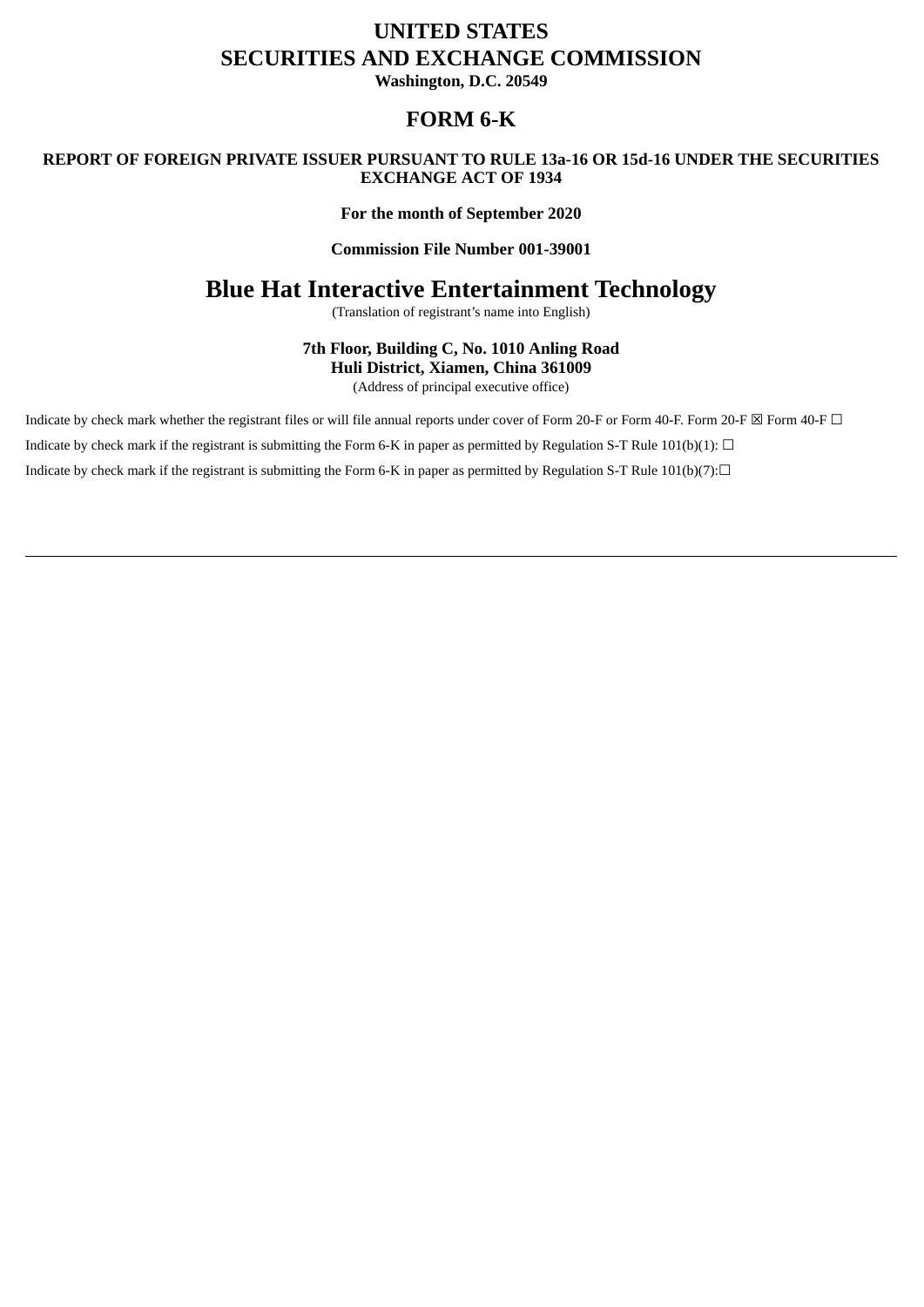#### *Results of Extraordinary Meeting of Shareholders Meeting*

The Extraordinary Meeting of Shareholders (the "Meeting") of Blue Hat Interactive Entertainment Technology, a Cayman Islands company (the "Company"), was held on August 31, 2020, commencing at 9:00 a.m. (local time), at the Company's office, 7th Floor, Building C, No. 1010 Anling Road, Huli District, Xiamen, China 361009, pursuant to notice. At the Meeting, the only proposal submitted to a vote of the shareholders of the Company was for the increase of the authorized share capital. A total of 24,225,164 shares or 68.9% of the outstanding ordinary shares voted, among which, 24,088,890 shares are voted for the proposal, 134,008 shares against the proposal and 2,266 shares abstain.

As a result, the following proposal is passed by votes of the shareholders at the Meeting:

That the authorized share capital of the Company be increased from US\$50,000 divided into 50,000,000 ordinary shares of a par value of US\$0.001 each to US\$100,000 divided into 100,000,000 ordinary shares of a par value of US\$0.001 each by the creation of an additional 50,000,000 ordinary shares of a par value of US\$0.001 each to rank pari passu in all respects with the existing ordinary shares.